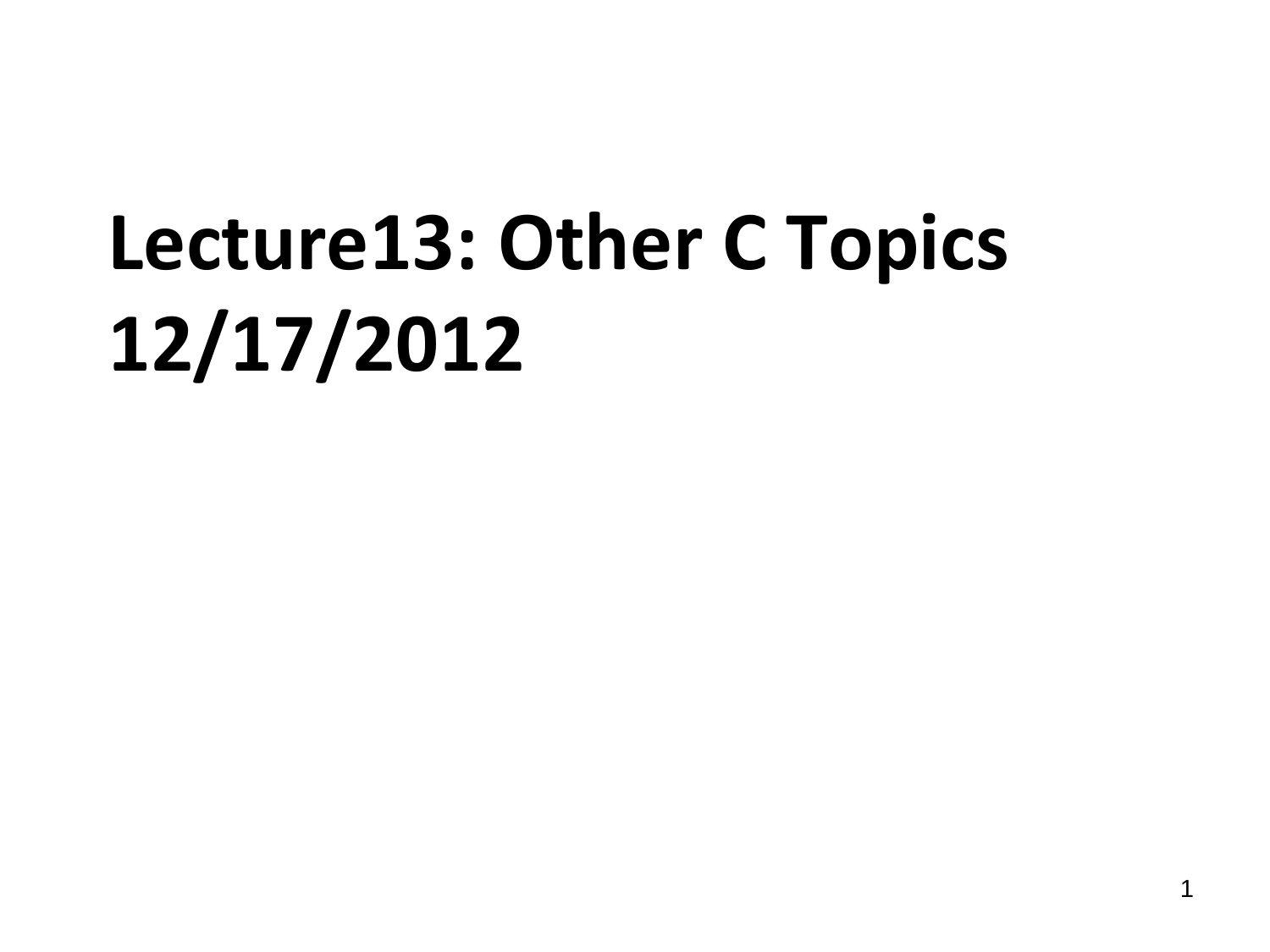### **Topics**

- Variable-length argument lists
- Pointers to functions
- Command-line arguments
- Suffixes for integer and floating-point constants
- More memory allocation:  $calLoc()$  and  $realLoc()$
- Unconditional branching: goto
- Compiling multiple-source file with  $\text{Makefile}$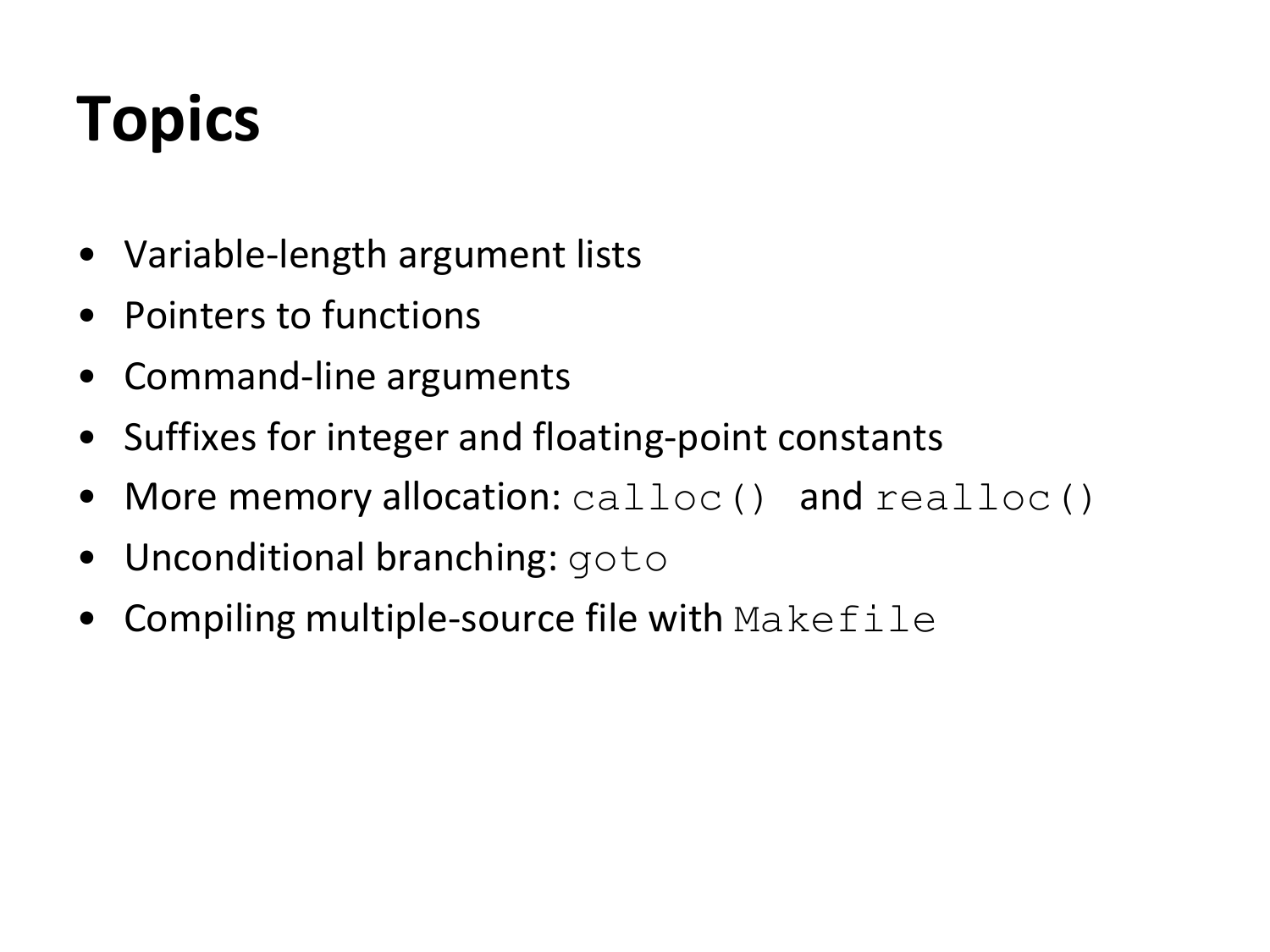#### **Variable-length argument lists**

• Have you wondered how these are implemented?

```
int printf(const char *format, …);
int scanf(const char * format, ... );
```

```
printf(\sqrt{8}d'', i, j);
printf("%d f'', i, j);
printf("%d %f %c", i, j, k);
```
- Pass **variable number** of arguments to a function
- Also **variable type** in the passed arguments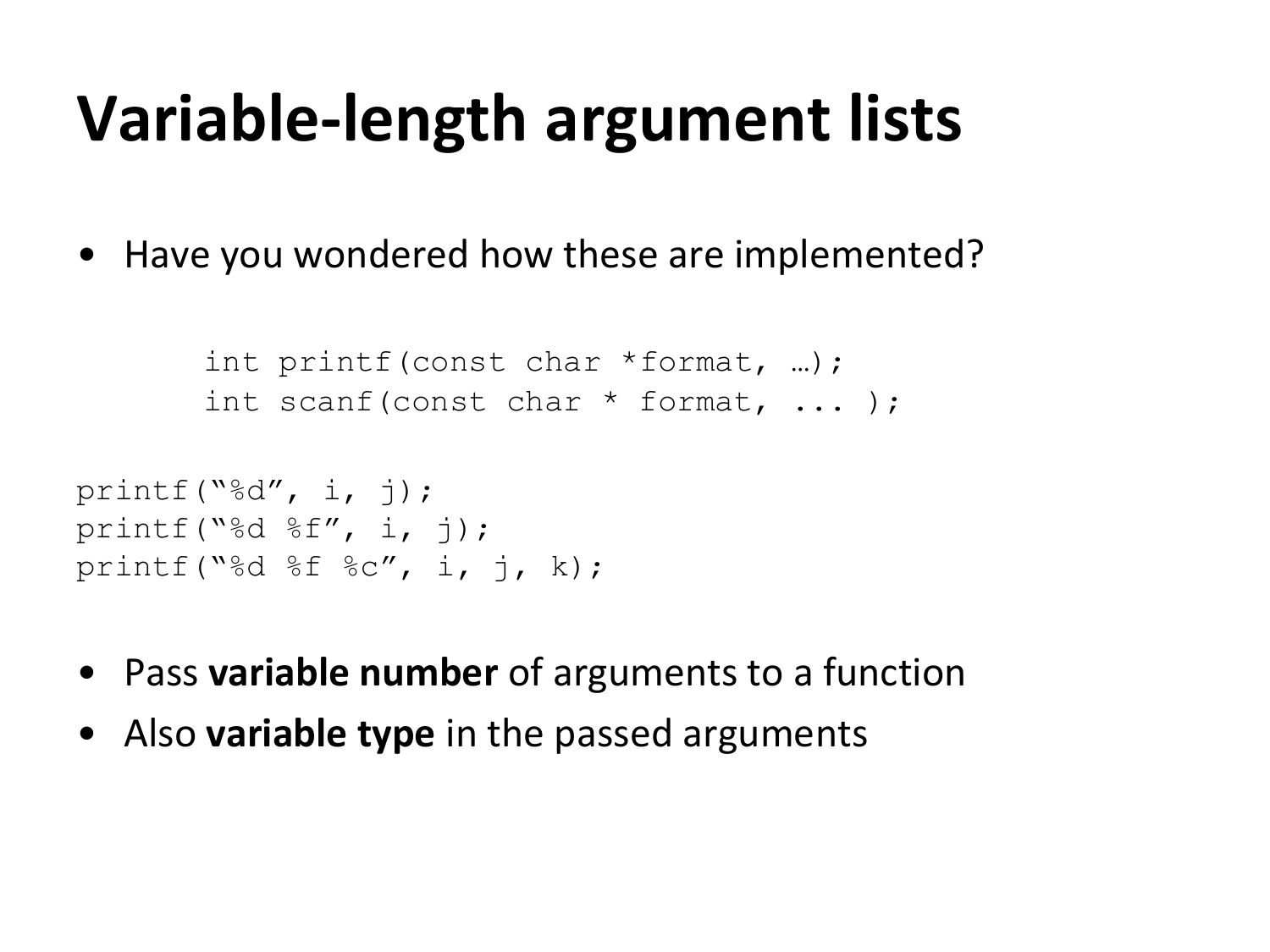```
#include <stdio.h>
#include <stdarg.h>
int sum(int n, \ldots)
\{int total = 0;
     int i;
     va_list ap;
     va_start(ap, n);
    for (i=0; i\leq n; i++)\{ total += va_arg(ap, int);
 }
     va_end(ap);
     return total;
}
int main()
\mathcal{L}printf("%d\n", sum(2, 1, 2));
    printf("%d\n", sum(3, 1, 2, 3));
}
```
- $\lt$ stdarg.h>: include this header file.
- $va$  list: a type for getting variable arguments
- $va$  start(): initialize the variable ap that holds the variable arguments, and n is the last named argument in the function.
- va arg(ap, type): **get** the next argument of a specific type.
- $\forall a \in \text{end}(x)$ : end using the va\_list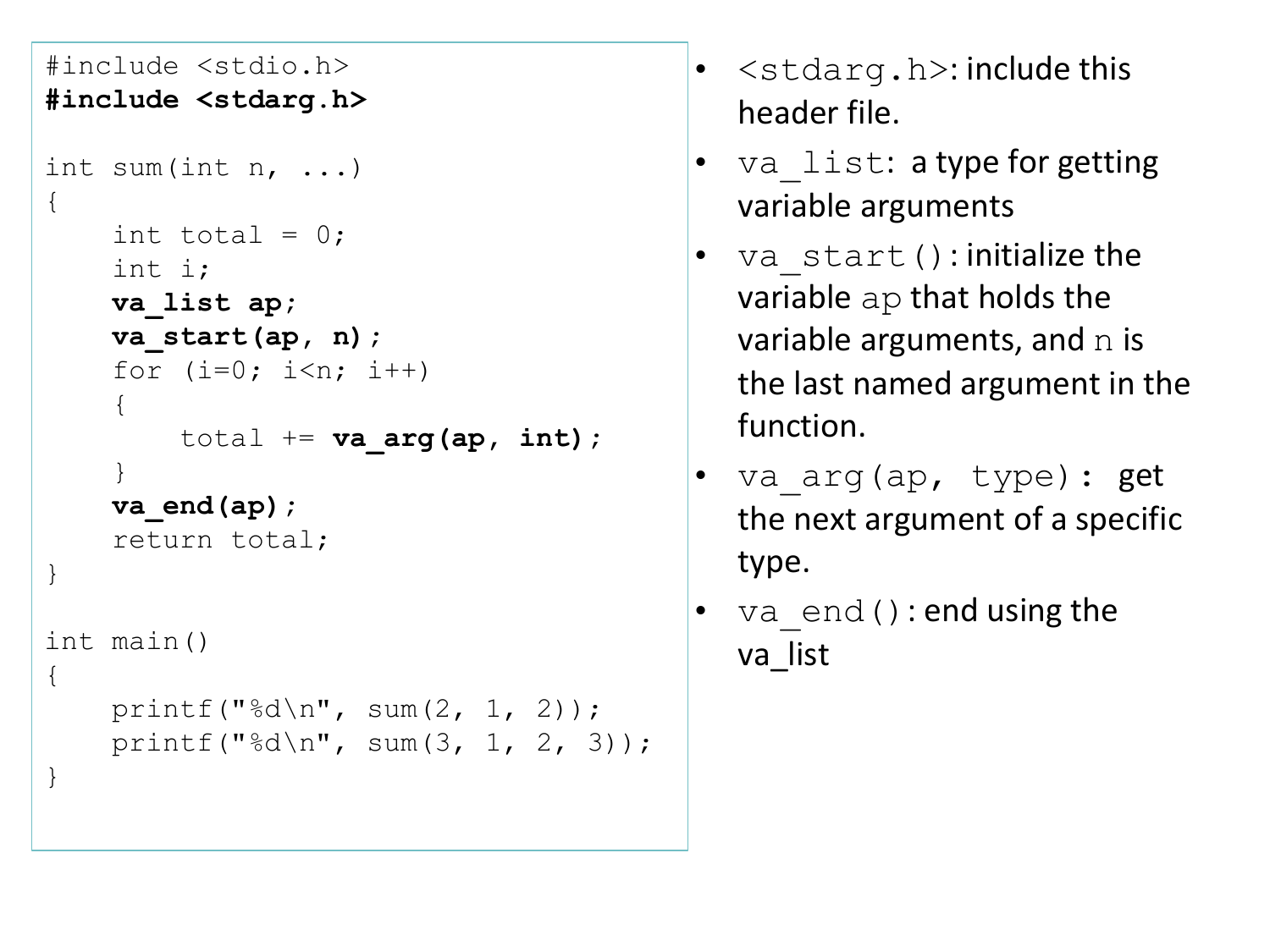#### **In-Class Exercise 13.1**

• Write a variable-length argument function, minprintf(), that supports the format string: " $\&d''$ , " $\&s''$ .

```
void miniprintf(char *format, …);
i = 10;
s = "hello";minprintf("%d", i); \frac{1}{2} // will print 10
minprintf("%d:%s", i, s); // will print 10:hello
```
Hint: the number of " $\×$ " in the format string will tell you (1) the number of additional arguments, and also (2) the type of each argument.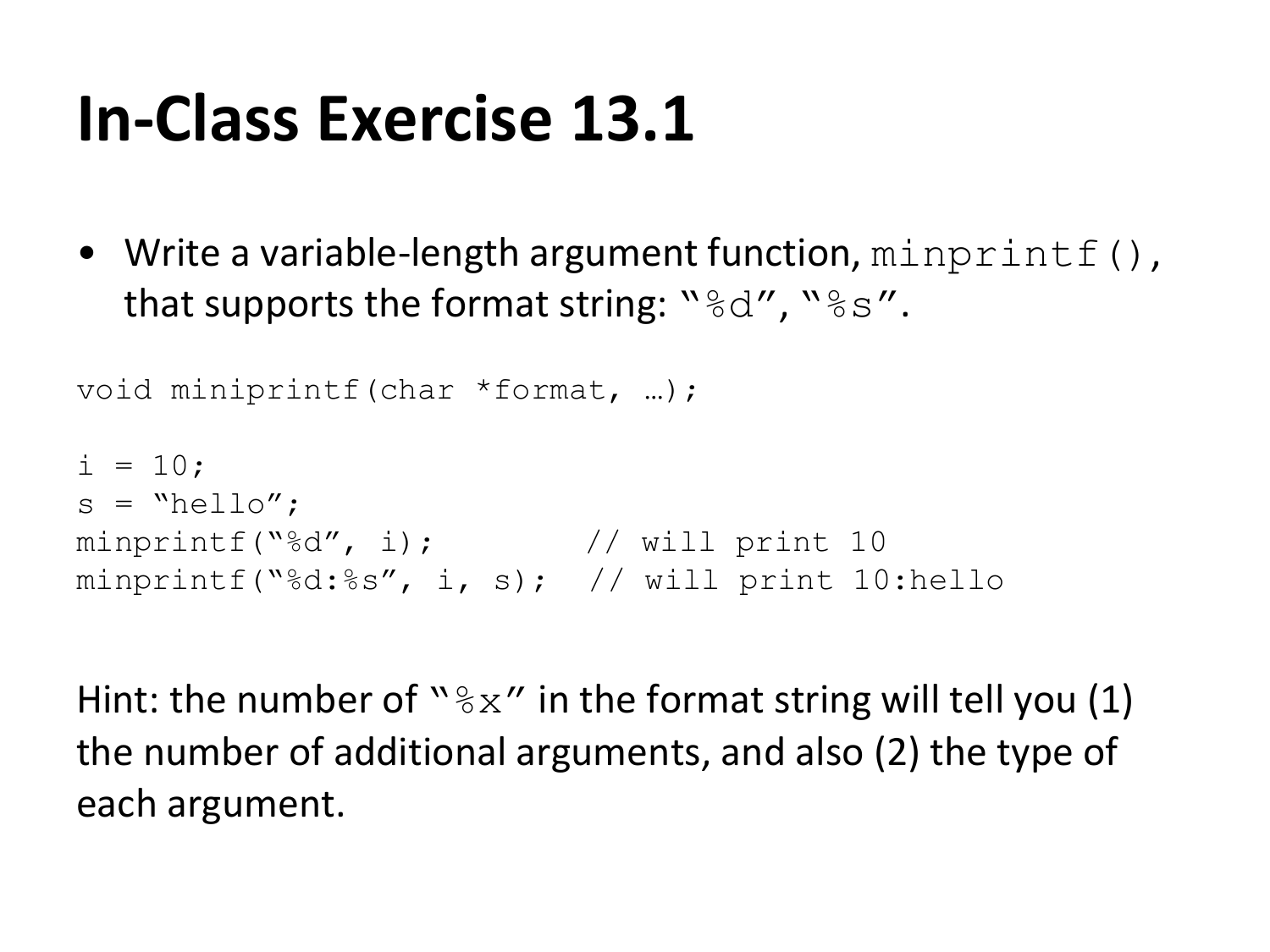#### **Pointers to Functions**

• A pointer to a function contains the address of the function in memory.

```
int x;
int *p; \frac{1}{2} // pointer to an integer
p = \&x;int max(int a, int b);
int (*pf)(int, int); // pointer to a function, this function 
                      // has a prototype int f(int, int)
pf = max;
(*pf)(10, 20); // call max(10, 20)
```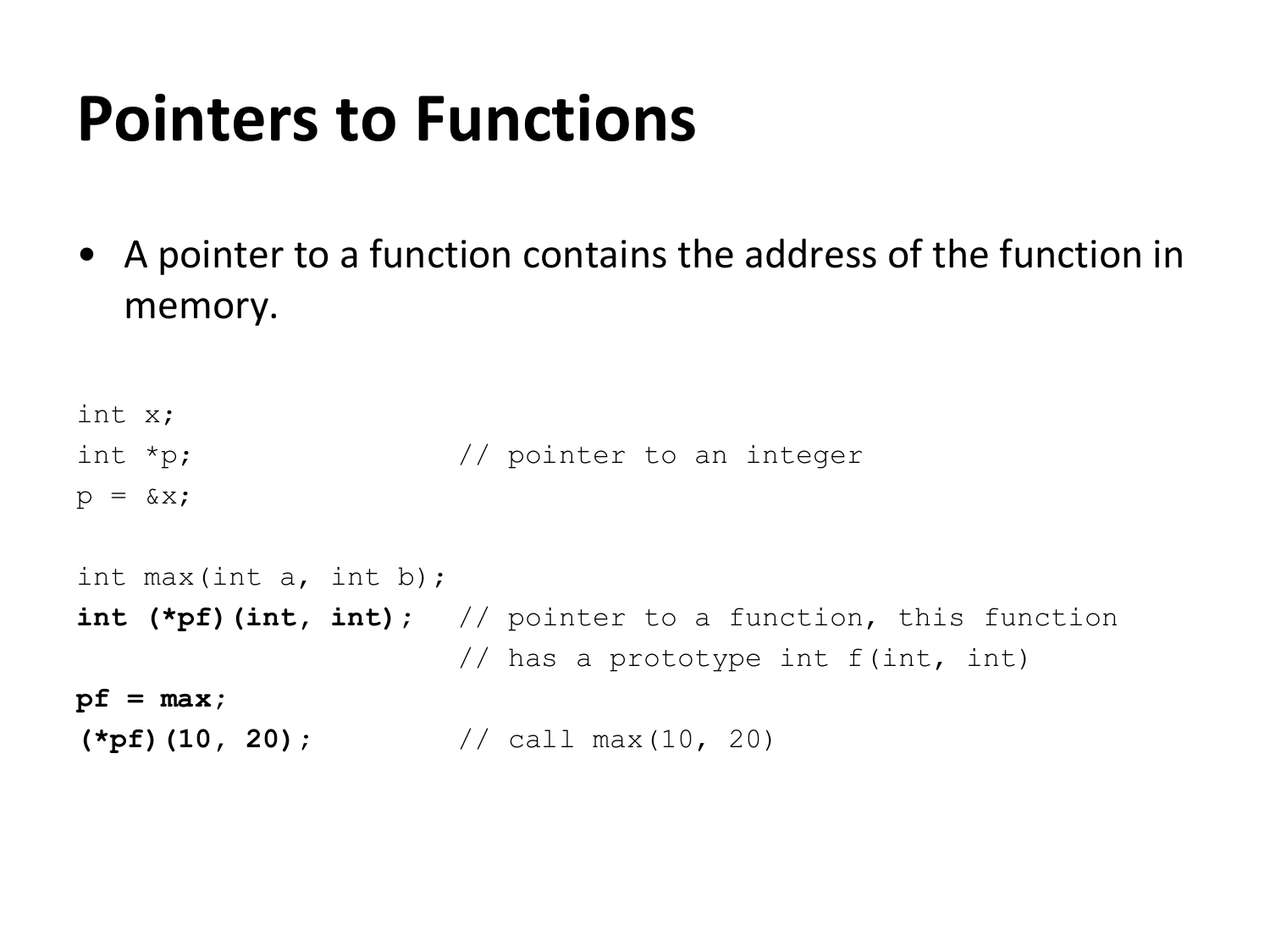```
int min(int a, int b);
int max(int a, int b);
int foo(int do_min)
{
  int (*pf) (int, int); // declaring function ptr
  if (do_min)
   \{pf = min;}
  else
   {
      pf = max;}
  return pf(10, 20);
}
```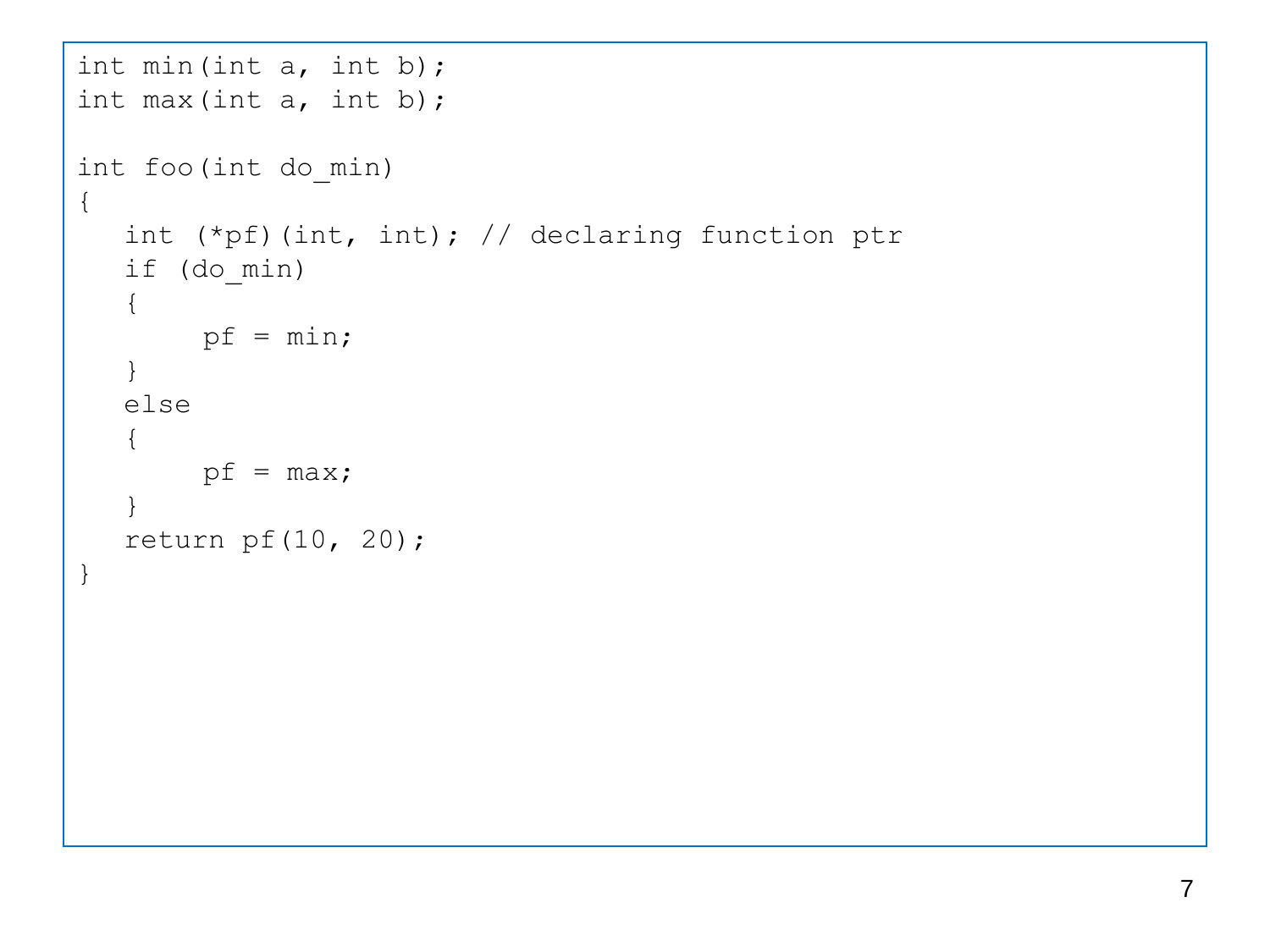#### **qsort() example**

```
void qsort(void * base, size t num, size t size,
            int ( * compar ) ( const void *, const void * ) );
/* qsort example */ 
#include <stdio.h> 
#include <stdlib.h> 
int values [] = { 40, 10, 100, 90, 20, 25 };
int compare (const void * a, const void * b)
{ 
  return (* (int*)a - * (int*)b );
} 
int main () { 
  int n; qsort (values, 6, sizeof(int), compare); 
  for (n=0; n<6; n++)printf ("%d ", values[n]);
  return 0; 
}
```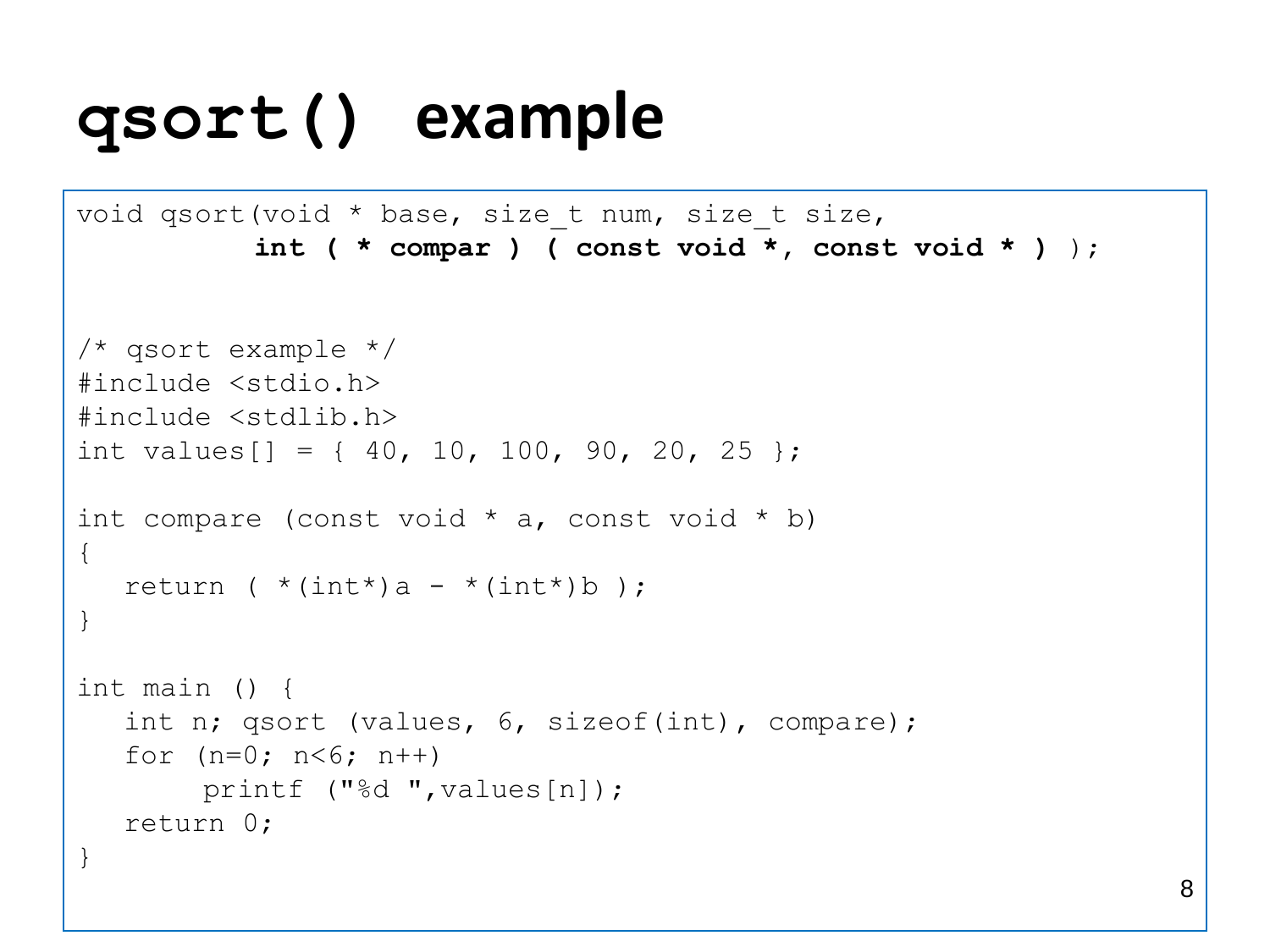#### **In-Class Exercise 13.2**

}

• Define the function compare () to sort blackjack hands from small to large.

```
#include <stdio.h>
#include <stdlib.h>
char *hands[] = { "AK", "T8", "45", "JQ", "8T", "39" };
int compare(const void * a, const void * b)
{
        // fill in your code
}
int main ()
{
   int n;
   qsort(hands, 6, sizeof(char *), compare);
  for (n=0; n<6; n++) printf ("%s ", hands[n]); // print 45 39 8T T8 JQ AK
   return 0;
```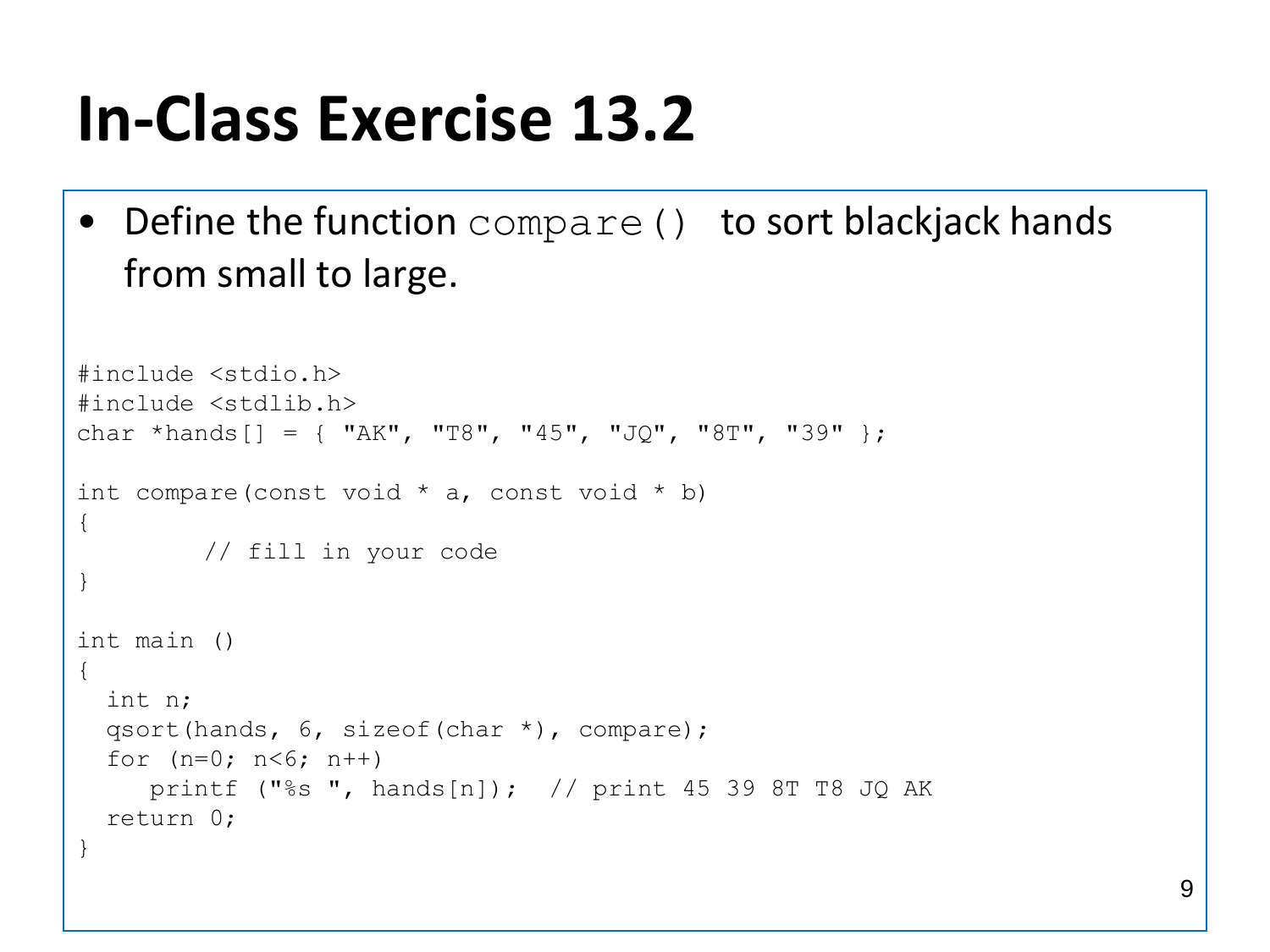#### **Command-line arguments**

• The function main() can be defined with or without parameters, using the following forms:

```
int main();
int main(int argc, char *argv[]); 
int main(int argc, char **argv);
```
argc (argument count) is an integer that indicates how many arguments were entered on the command line. argv (argument vector), is an array of pointers to arrays of

character objects.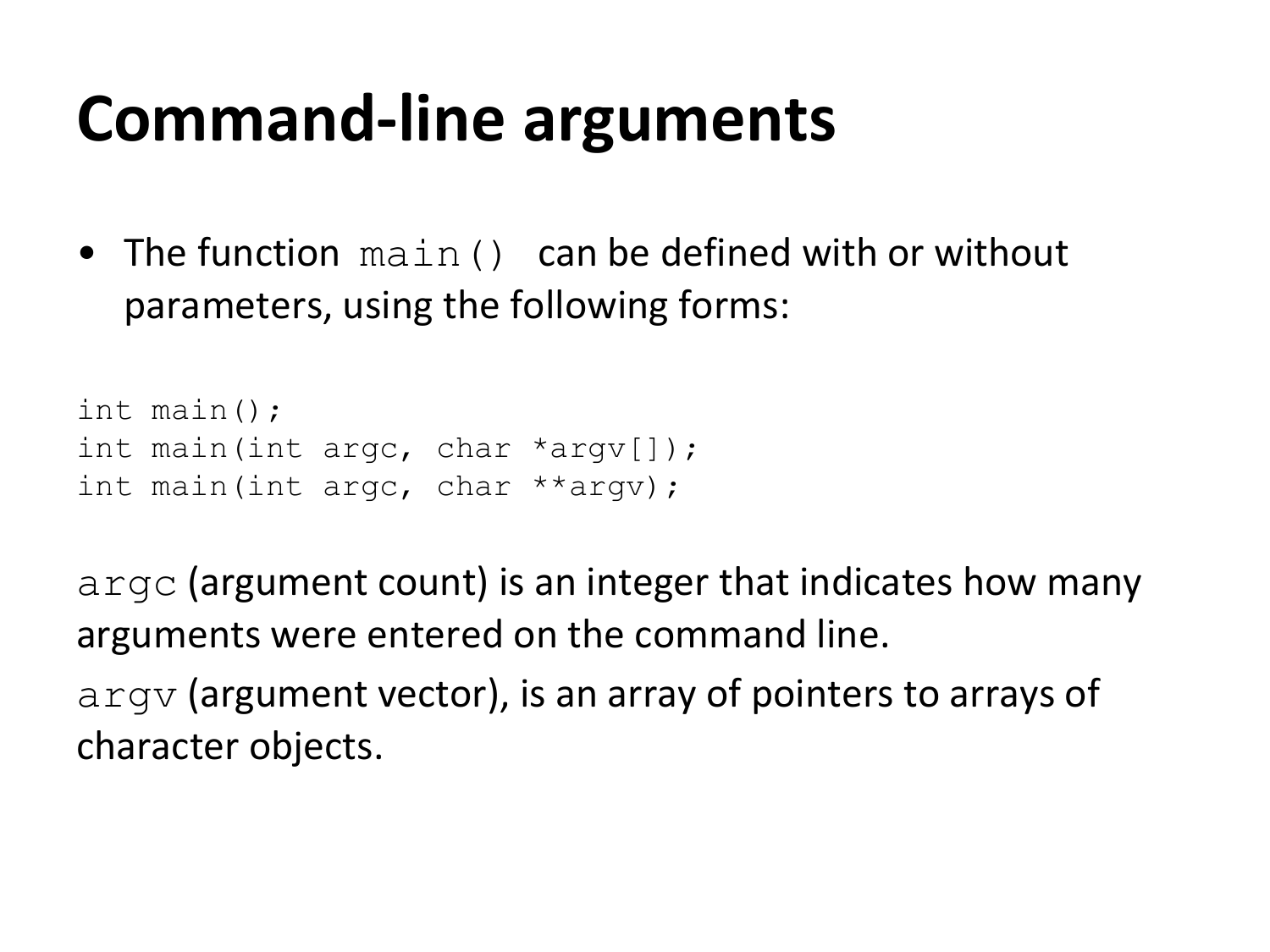### **Command line arguments**

```
#include <stdio.h>
int main(int argc, char *argv[])
{
      int i;
      printf("argc=%d\n", argc);
     for (i=0; i<argc; i++)\left\{\begin{array}{ccc} & & \\ & & \end{array}\right\} printf("arg%d: %s\n", i, argv[i]);
 }
}
```
**EX** C:\Windows\system32\cmd.exe

 $\bf{De}$ bug>

#### De bug > C:\Users\hchu\Desktop\lectures\intro\_prog\_12S\samp De bug> C:\Users\hchu\Desktop\lectures\intro\_prog\_12S\samp De bug > C:\Users\hchu\Desktop\lectures\intro\_prog\_12S\samp] De bug > |C:\Users\hchu\Desktop\lectures\intro\_prog\_12S\samp] |De bug > C:\Users\hchu\Desktop\lectures\intro\_prog\_12S\samp De bug > C:\Users\hchu\Desktop\lectures\intro\_prog\_12S\samp] Debug> C:\Users\hchu\Desktop\lectures\intro\_prog\_12S\samp De bug > C:\Users\hchu\Desktop\lectures\intro\_prog\_12S\samp. Debug>pointers\_to\_functions.exe 1 hello abc argc=4 arg0: pointers\_to\_functions.exe  $arg1: 1$  $arg2:$  hello arg3: abc C:\Users\hchu\Desktop\lectures\intro\_prog\_12S\samp]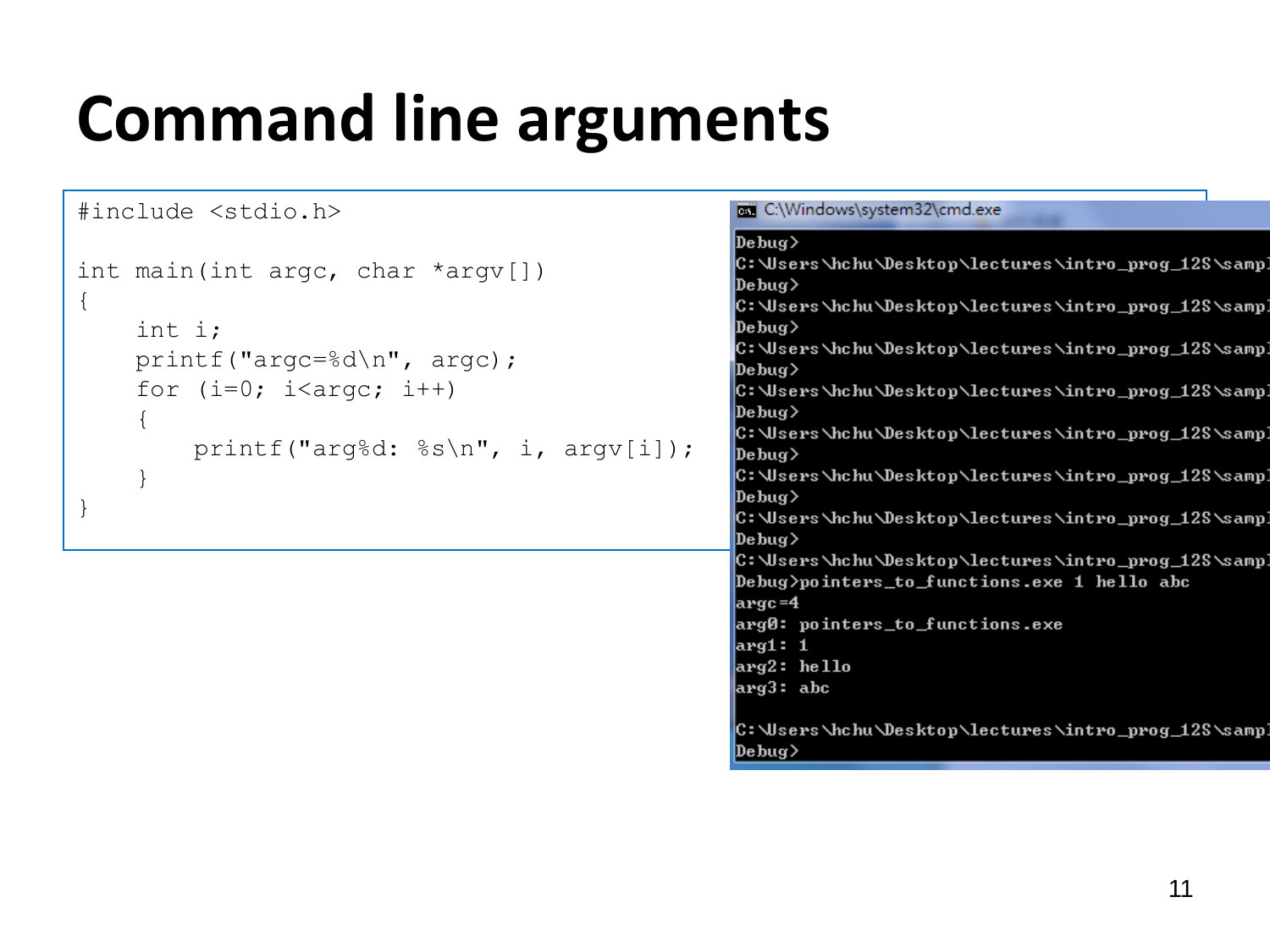#### **Suffixes for integer and floating-point constants**

```
unsigned int ui = 174u;
long int li = 8358L;
unsigned long int uli = 28373ul;long long int lli = 123456789123456789LL;
```
float  $f = 1.28f$ ; double  $1d = 3.14159L$ ;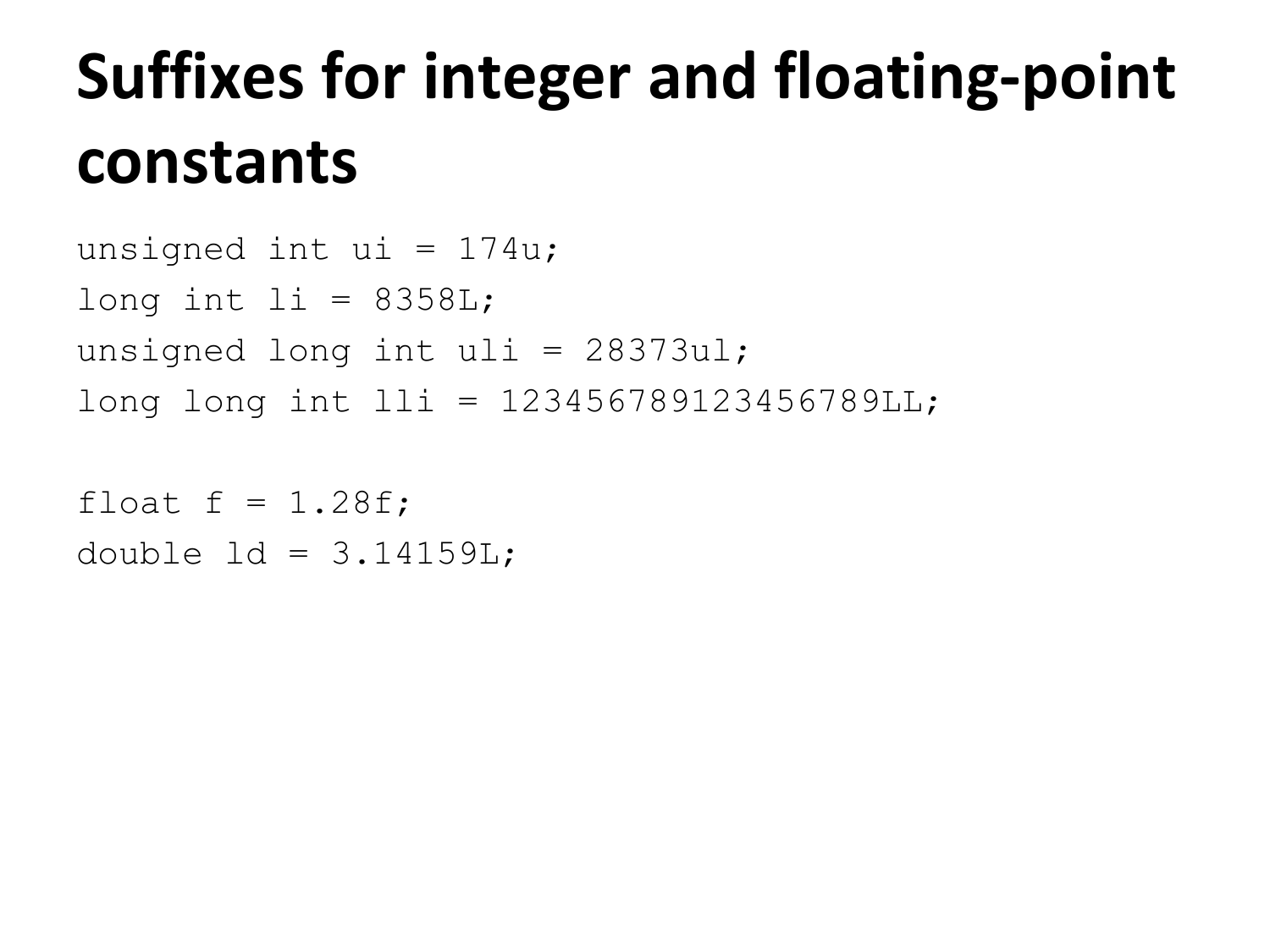### **More memory allocation: calloc() and realloc()**

void \*malloc(size t size);

void \*calloc(size t nmemb, size t size); Initialize the elements of the array to zero.

void \*realloc(void \*ptr, size t size); Change the size of the memory allocation (pointed to by \*ptr).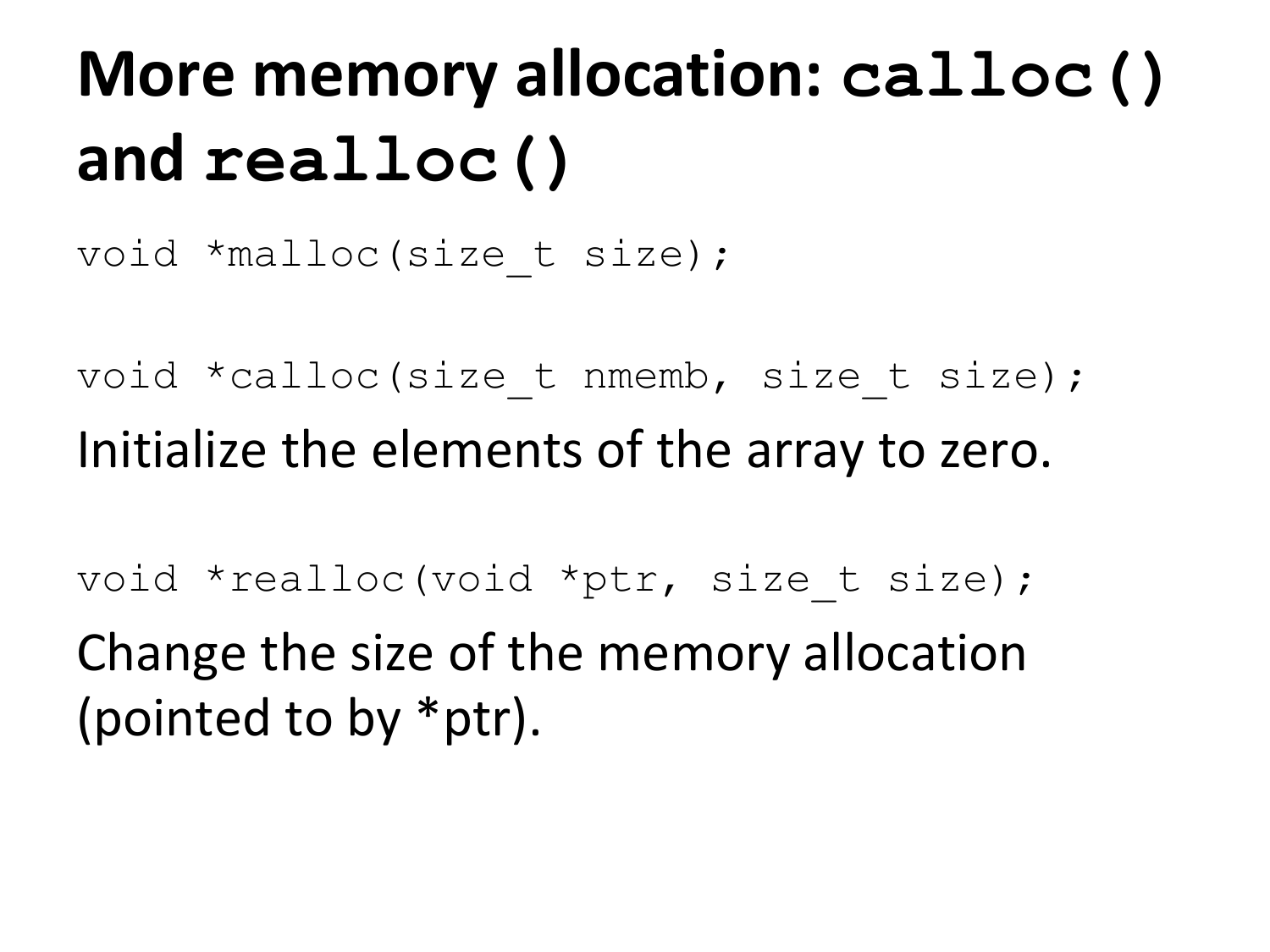## **goto:**Unconditional branching (avoid using this)

```
#include <stdio.h>
```

```
int main()
{
    int count = 1;
```

```
 start: // goto label
  if (count > 10)
       goto end;
   printf("%d ", count);
   count++;
   goto start;
```

```
 end: // goto label
  putchar('\n');
```

```
 return 0;
```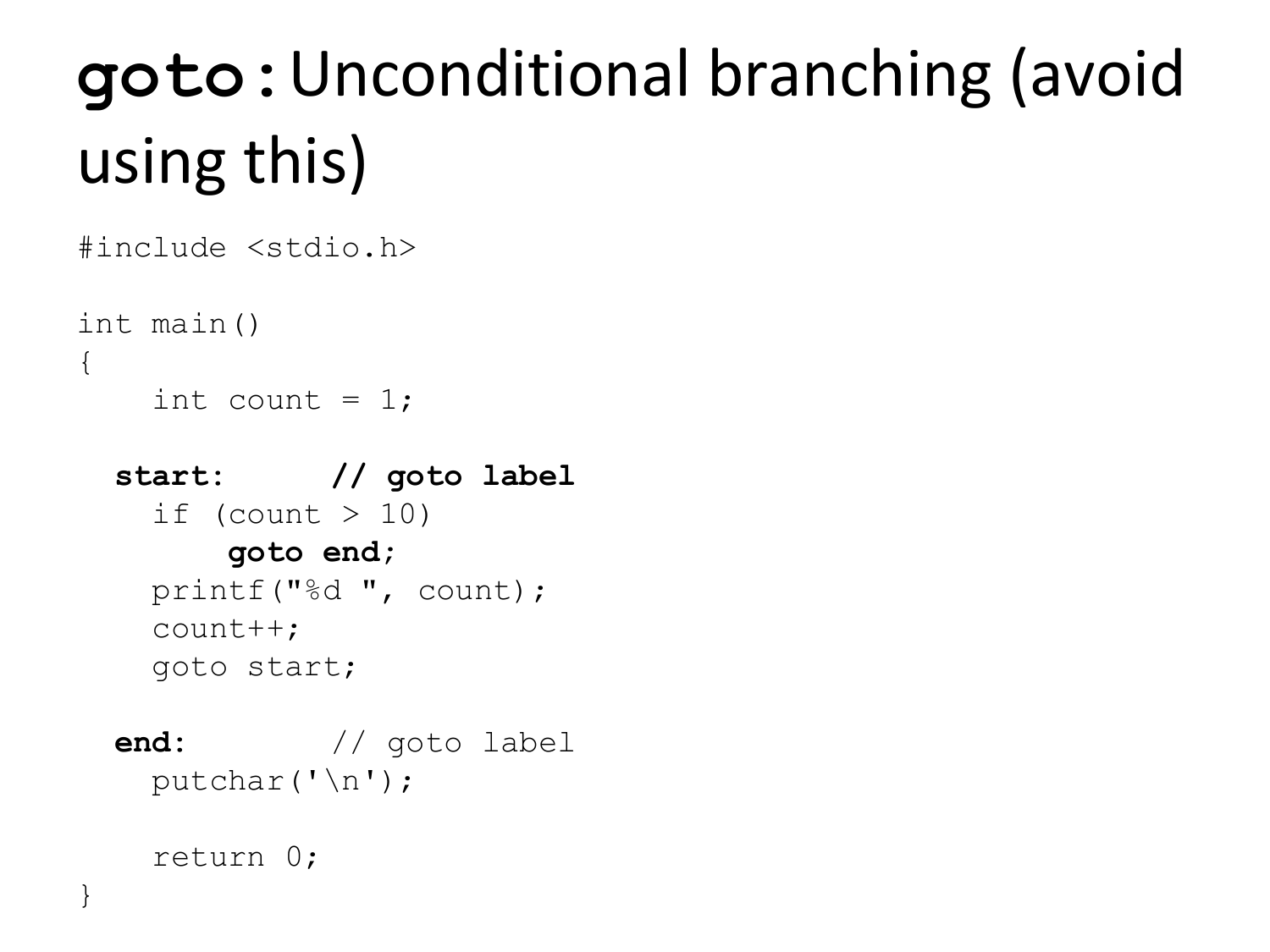#### **In-Class Exercise 13.3**

• In the following program that calculates the Fibonacci number, replace the for loop with goto.

```
void main()
\{int n, first = 0, second = 1, next=0, i;
    printf("Enter n: ");
   scanf(W<sup>8</sup> d'', \delta n);
   for (i = 1; i < n; i++)\{next = first + second;first = second;second = next; }
    printf("%d\n",next);
    return 0;
```
}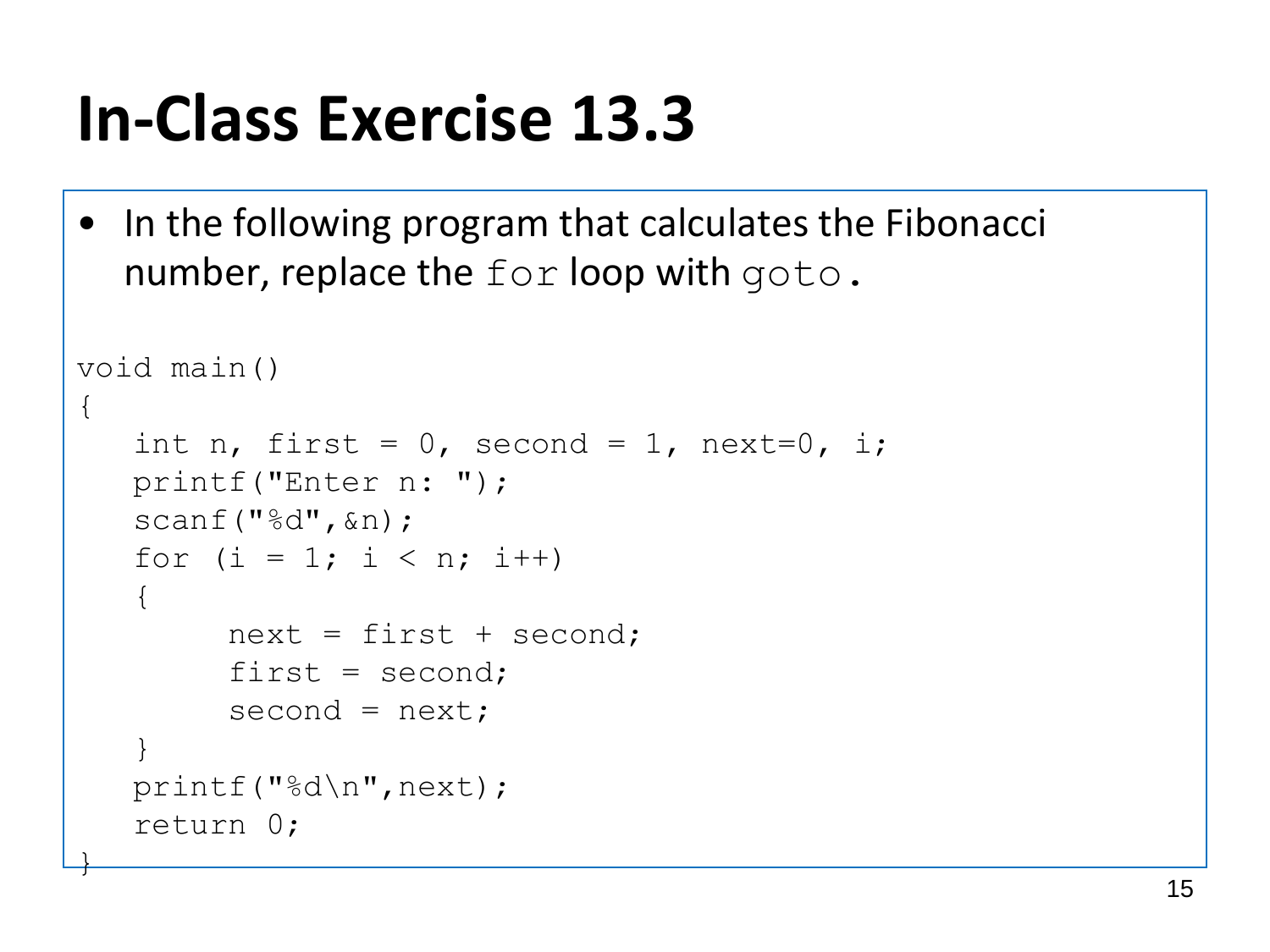- **1. New a empty project**
- **2. Add two source file (ex:test.c, test2.c)**
- **Main() is in one of the file, and the implementation of function is in the another file(check the next slide)**
- **3. Download the makefile in the course site, and put it in your project directory.**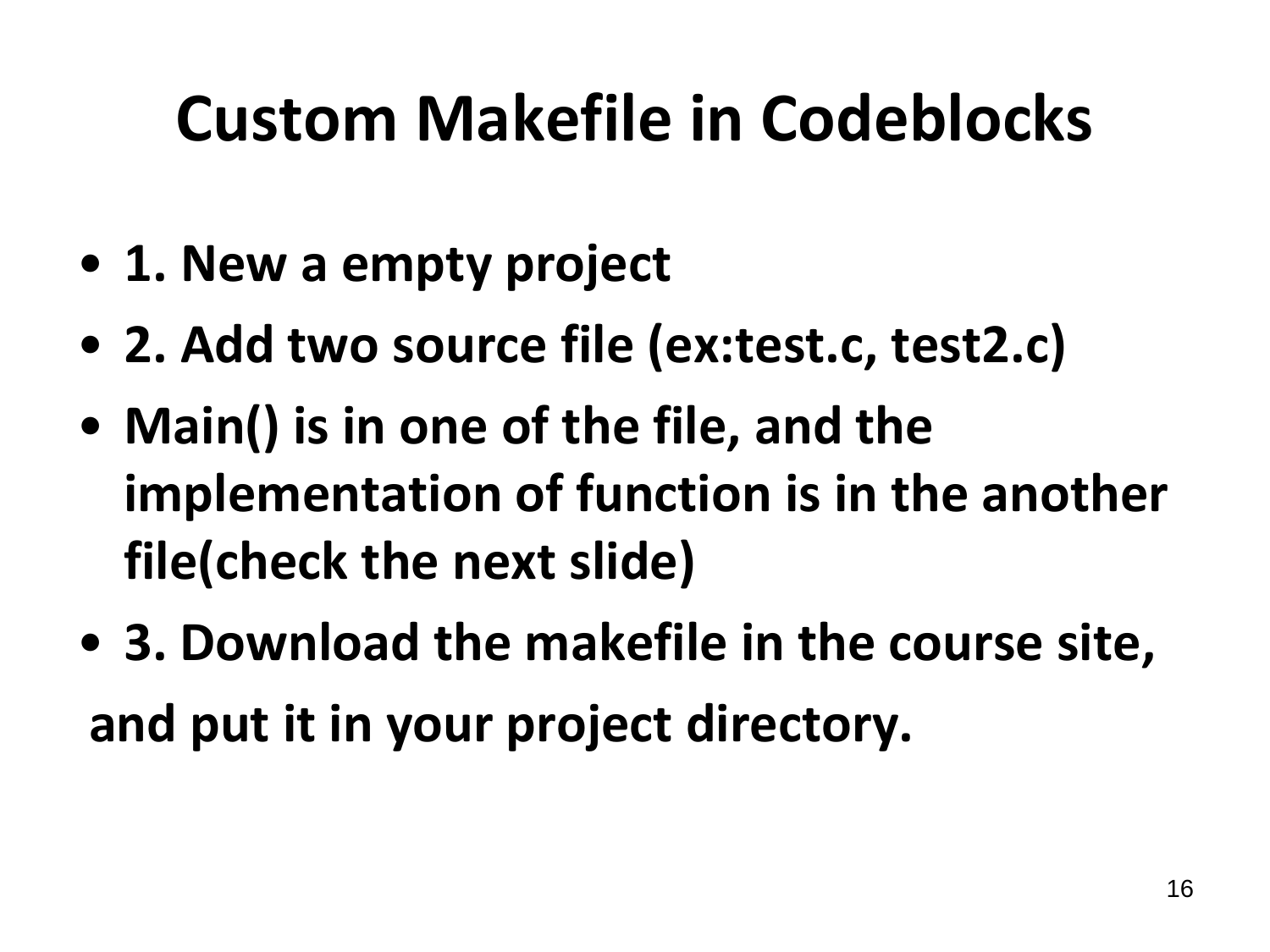#### • **test.c: test2.c:**

}

 void func(); void func() { printf("main.c\n"); func(); return 0;

 #include <stdio.h> #include <stdio.h> int main() { printf("I am implementation");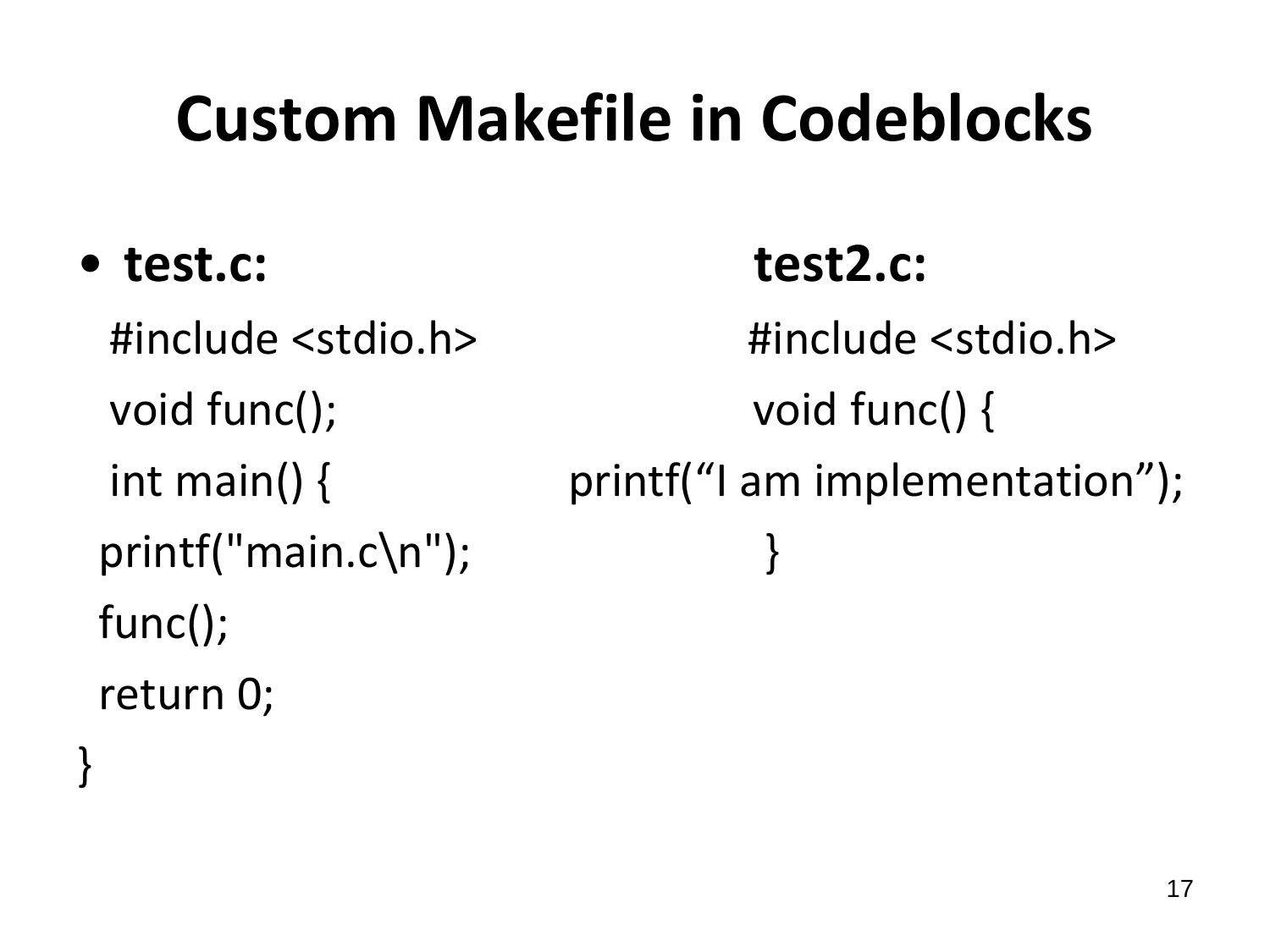| <b>Project/targets options</b>    |                                                                                                                                                                                            |
|-----------------------------------|--------------------------------------------------------------------------------------------------------------------------------------------------------------------------------------------|
| Project settings<br>Build targets | <b>Build scripts</b><br><b>Notes</b><br>$C/C++$ parser options<br>Debugger                                                                                                                 |
| Title:                            | example                                                                                                                                                                                    |
| Platforms:                        | All<br>$\cdots$                                                                                                                                                                            |
| Filename:                         | C:\NLAcourcec\cc211\projects\example\example.cbp                                                                                                                                           |
| Makefile:                         | Makefile                                                                                                                                                                                   |
|                                   | V This is a custom Makefile<br>(the file must exist, perhakefile will be auto-generated)                                                                                                   |
| Precompiled headers:              | Strategy                                                                                                                                                                                   |
|                                   | ◯ Generate PCH in a directory alongside original header                                                                                                                                    |
|                                   | $\bigcirc$ Generate PCH in the object output dir                                                                                                                                           |
|                                   | Generate PCH alongside original header (default)                                                                                                                                           |
|                                   | If you change the strategy used for PCH generation,<br>please delete the old PCH file (or directory) manually to avoid conflicts                                                           |
| Object names generation:          | Generate extended object names (i.e. "foo.cpp.o" instead of "foo.o")<br>(this setting is mostly useful for large projects containing similarly named files<br>differing on extension only) |
|                                   |                                                                                                                                                                                            |
|                                   | Project's build options<br>Project's dependencies                                                                                                                                          |
|                                   | Cancel<br>OK                                                                                                                                                                               |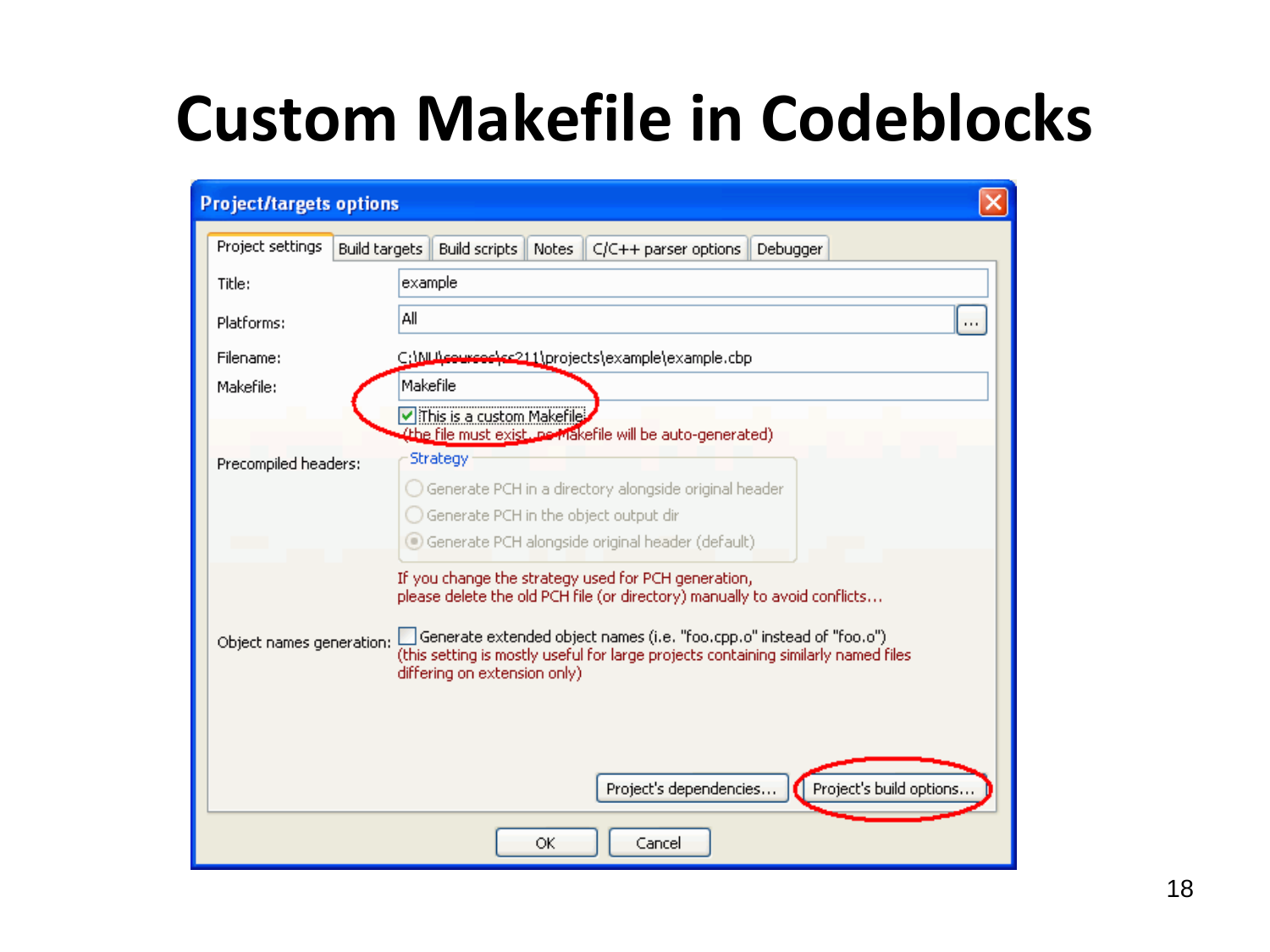| bbb                    | Selected compiler         |                                                                            |
|------------------------|---------------------------|----------------------------------------------------------------------------|
| Debug<br>llack Release | <b>GNU GCC Compiler</b>   |                                                                            |
|                        |                           | Pre/post build steps   Custom variables   "Make" commands                  |
|                        |                           | IMPORTANT: These commands are ONLY used when the project is using a custom |
|                        | Build project/target:     | \$make -f \$makefile                                                       |
|                        | Compile single file:      | \$make -f \$makefile \$file                                                |
|                        | Clean project/target:     | \$make -f \$makefile clean                                                 |
|                        | Ask if rebuild is needed: | \$make -q -f \$makefile                                                    |
|                        | Silent build:             | mingw32-make -s -f \$makefile                                              |
|                        |                           |                                                                            |
|                        |                           |                                                                            |
|                        |                           |                                                                            |
|                        |                           |                                                                            |